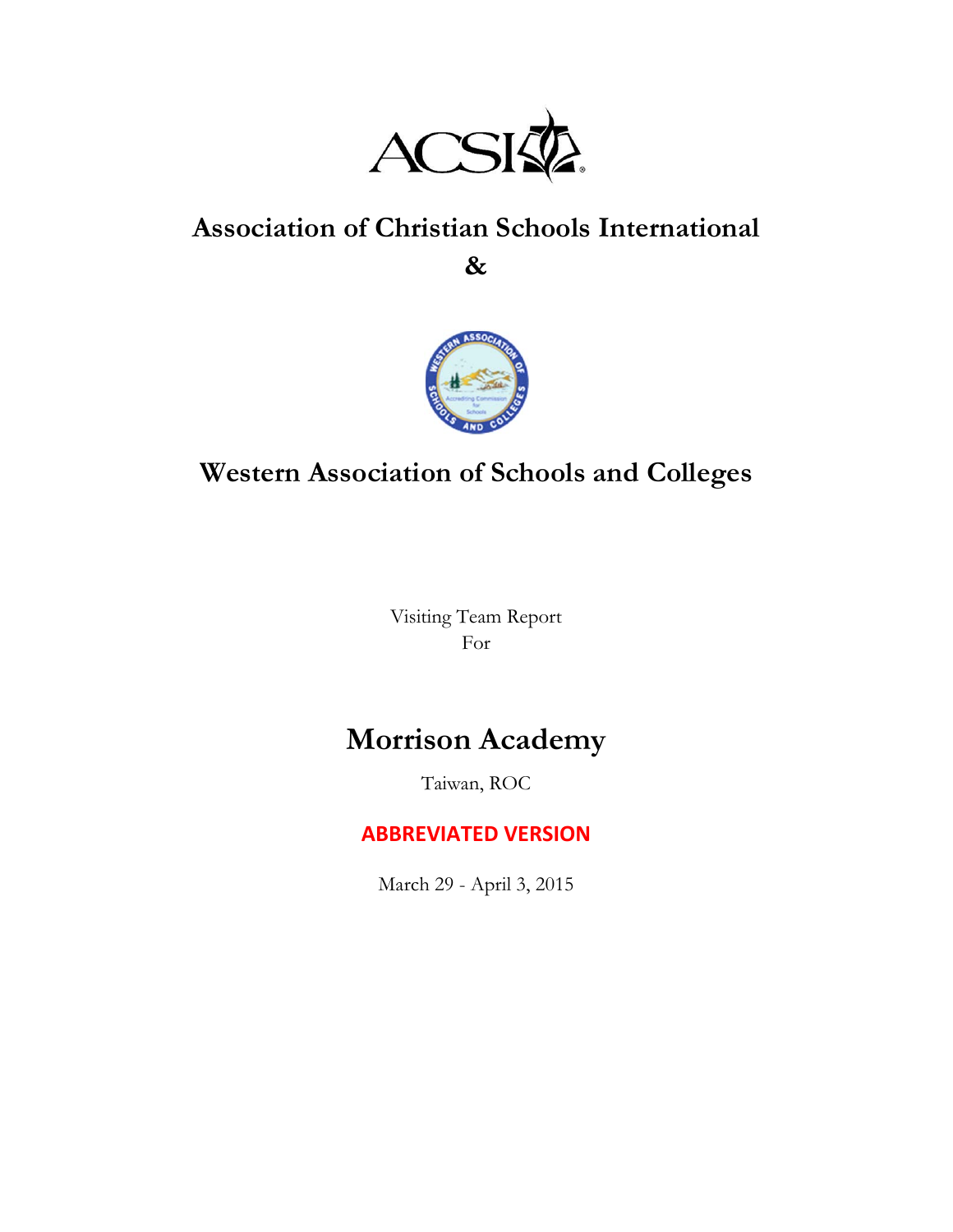# **Table of Contents**

| <b>ACSI Visiting Team Members</b>      | 3  |
|----------------------------------------|----|
| School Information                     | 3  |
| Chapter 1: School/Community Profile    | 4  |
| Chapter 2: Progress Report             | 5  |
| Chapter 3: Self-Study Process          | 6  |
| Chapter 4: Adherence to the Standards  | 8  |
| Chapter 5: Team Summary and Next Steps | 15 |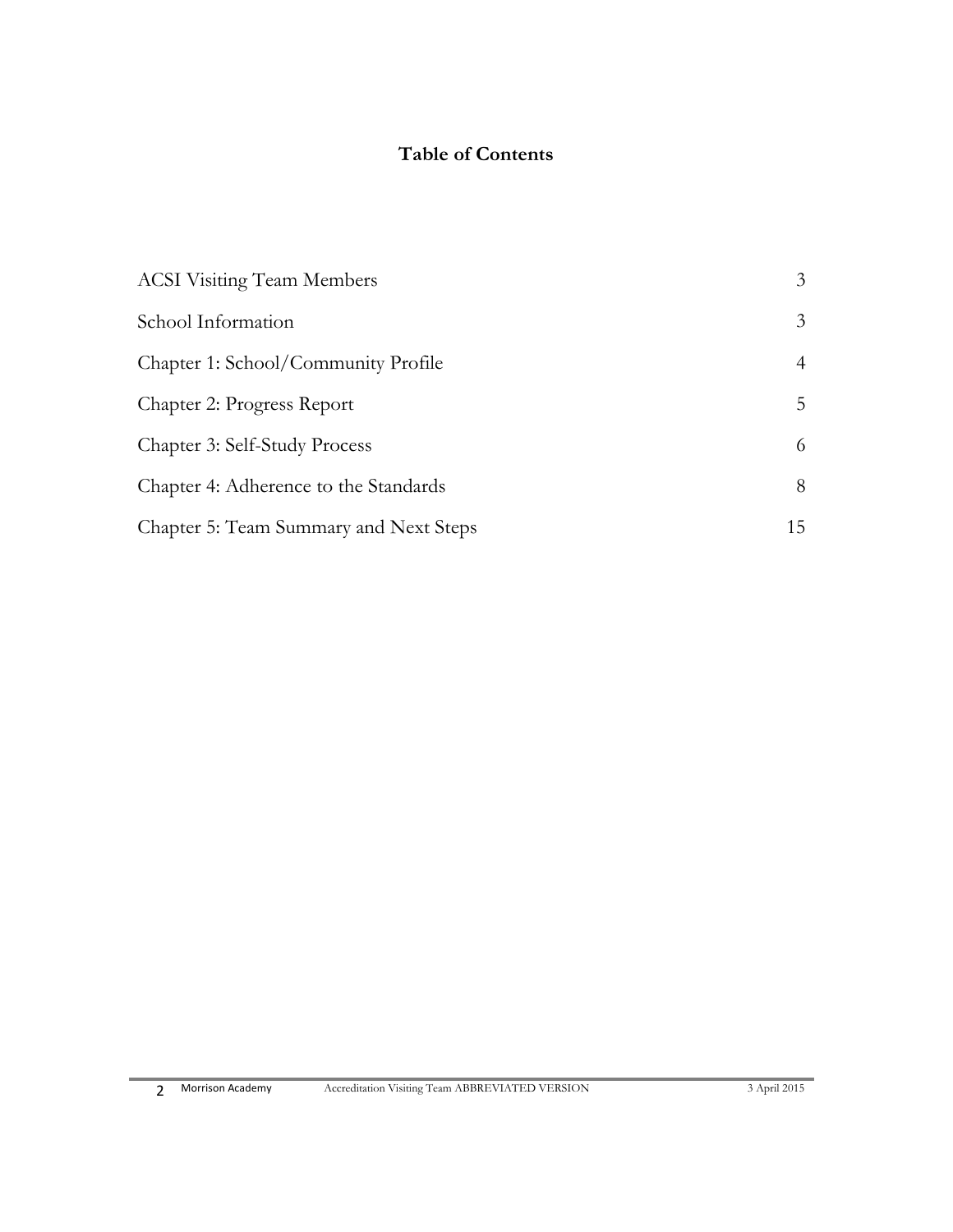### **VISITING TEAM MEMBERS**

| <b>ACSI Team Chair</b>                      | <b>WASC Team Member</b>                   |  |  |
|---------------------------------------------|-------------------------------------------|--|--|
| David K Wilcox                              | Dr. Lee Duncan                            |  |  |
| Assistant Vice President - Global, ACSI     | <b>Executive Vice President</b>           |  |  |
| 731 Chapel Hills Dr.                        | The Master's College                      |  |  |
| Colorado Springs, CO 80920                  | 22751 Shadow Cliff Court                  |  |  |
| david_wilcox@acsi.org                       | Santa Clarita, CA 91350                   |  |  |
|                                             | lduncan@masters.edu                       |  |  |
| <b>ACSI Team Member</b>                     | <b>WASC Team Member</b>                   |  |  |
| Charity LaMertha                            | Debbie-Sue Blanks                         |  |  |
| Elementary Principal/Curriculum Coordinator | Principal                                 |  |  |
| Bandung Alliance Intercultural School       | Chengdu International School              |  |  |
| Jalan Bujanggamanik Kav. 2                  | 68 Tong Gui Road                          |  |  |
| Kota Baru Parahyangan                       | Jinjiang District                         |  |  |
| Bandung, West Java 40553                    | Chengdu, Sichuan 610066                   |  |  |
| Indonesia                                   | P.R. of China                             |  |  |
| charitylamertha@baisedu.org                 | dsblanks@cdischina.com                    |  |  |
| <b>ACSI Team Member</b>                     | <b>WASC Team Member</b>                   |  |  |
| Dr. Don McGavran                            | Keith B. Welch                            |  |  |
| Mountainview Christian School               | <b>Upper Elementary Principal</b>         |  |  |
| <b>PO Box 142</b>                           | International Christian School, Hong Kong |  |  |
| Salatiga 50711 Jateng                       | 1 On Muk Lane, Shek Mun                   |  |  |
| Indonesia                                   | Shatin, N.T., Hong Kong                   |  |  |
| superintendent@mtview.id                    | welchk@ics.edu.hk                         |  |  |

# **School Information**

| School Name             | Christian School                                                             |  |  |
|-------------------------|------------------------------------------------------------------------------|--|--|
| Address                 | 136-1 Shui Nan Road, Taichung 40679, TAIWAN                                  |  |  |
| Phone; Fax              | Taipei (Taipei) 02-2365-9691   Taichung 04-2292-1171   Kaohsiung 07-356-1190 |  |  |
| School Website          | www.mca.org.tw                                                               |  |  |
| Director                | Tim McGill                                                                   |  |  |
| E-mail                  | $mequilt(\omega)$ mca.org.tw                                                 |  |  |
| Grades Offered          | K-12 in Taichung, K-9 in Taipei; Kaohsiung K-11 (K-12 in 2015-2016)          |  |  |
| Grades to be Accredited | $K-12$                                                                       |  |  |
| Enrollment              | Taipei: 201; Taichung 454; Kaohsiung 211                                     |  |  |
| Year Founded            | 1952                                                                         |  |  |
| Joint Accreditation     | WASC and ACSI                                                                |  |  |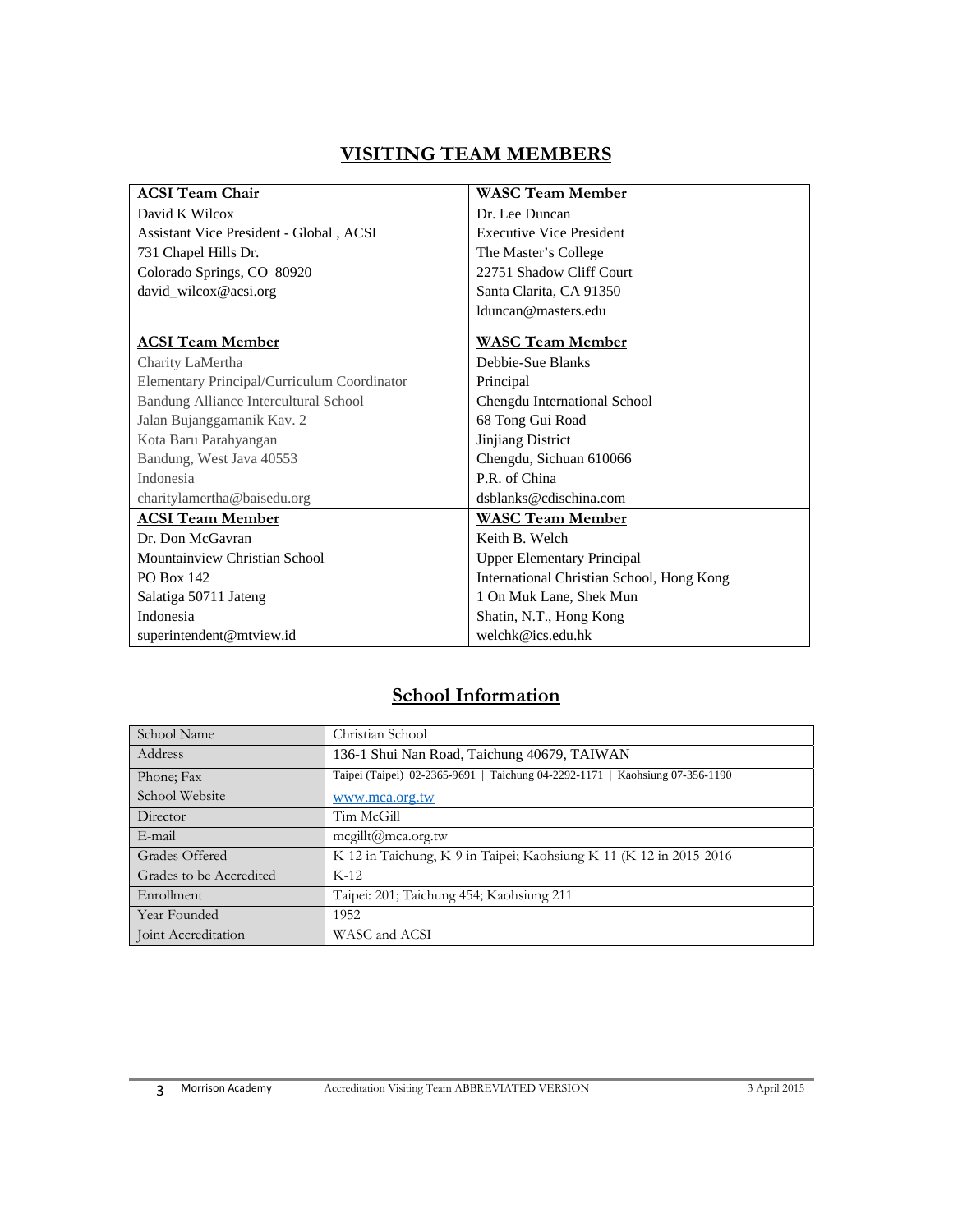## **Chapter 1: School/Community Profile**

#### **Historical Overview**

Morrison Academy is also known as Morrison Christian Academy, but most commonly known as the former. The school in Taichung was founded in 1952 with 6 students in a bamboo hut. It was established to serve the missionary children in Taiwan, and that mission remains unchanged. Since the start of the school it has admitted other expatriates on a space available basis.

The school moved to its current campus in 1972. In Taipei in 1961, Bethany Christian School was established separately. It joined Morrison Academy in 1967. Morrison Academy - Taipei is looking for new property so that it can offer grades 10-12.

The Kaohsiung campus of Morrison Academy was established as a K-8 school in 1974, and moved to its current purpose-built campus in 2000. The school has expanded the grades offered since the midterm visit and will graduate its first seniors in 2016.

*(Adapted from internal school documents)*

#### **Demographic Portrait**

Enrollment for school year 2014-2015:

| Grade        | Number of Students | Number of Students | Number of Students |
|--------------|--------------------|--------------------|--------------------|
|              | Taipei             | Taichung           | Kaohsiung          |
| $K - 5$      | 118                | 138                | 105                |
| $6 - 8$      | 67                 | 76                 | 58                 |
|              |                    |                    |                    |
| $9 - 12$     | 16                 | 240                | 48                 |
|              |                    |                    |                    |
| <b>TOTAL</b> | 201                | 454                | 211                |
|              |                    |                    |                    |

#### **Achievement Levels and Accomplishments:**

The level of learning at Morrison is well above average in standardized test scores. ITBS and SAT10 scores indicate that students in K-12 range from the 60th percentile to the 80th percentile in Total Battery scores. Among reading, language, and math scores, math is significantly above average and reflects an exceptional level of student learning. High school Scholastic Aptitude Tests (SAT) are well above USA norms. Over the last three years, students at Morrison have improved in all three aspects of the SAT. AP test scores reveal that Morrison students earn well above USA norms in regard to pass rates. In 2014, 95% of students who took AP tests passed with a score of 3 or above. In conclusion, the fact that 92% of the class of 2014 went on to college/university, it is clear that the levels of learning at Morrison are above average and highly effective.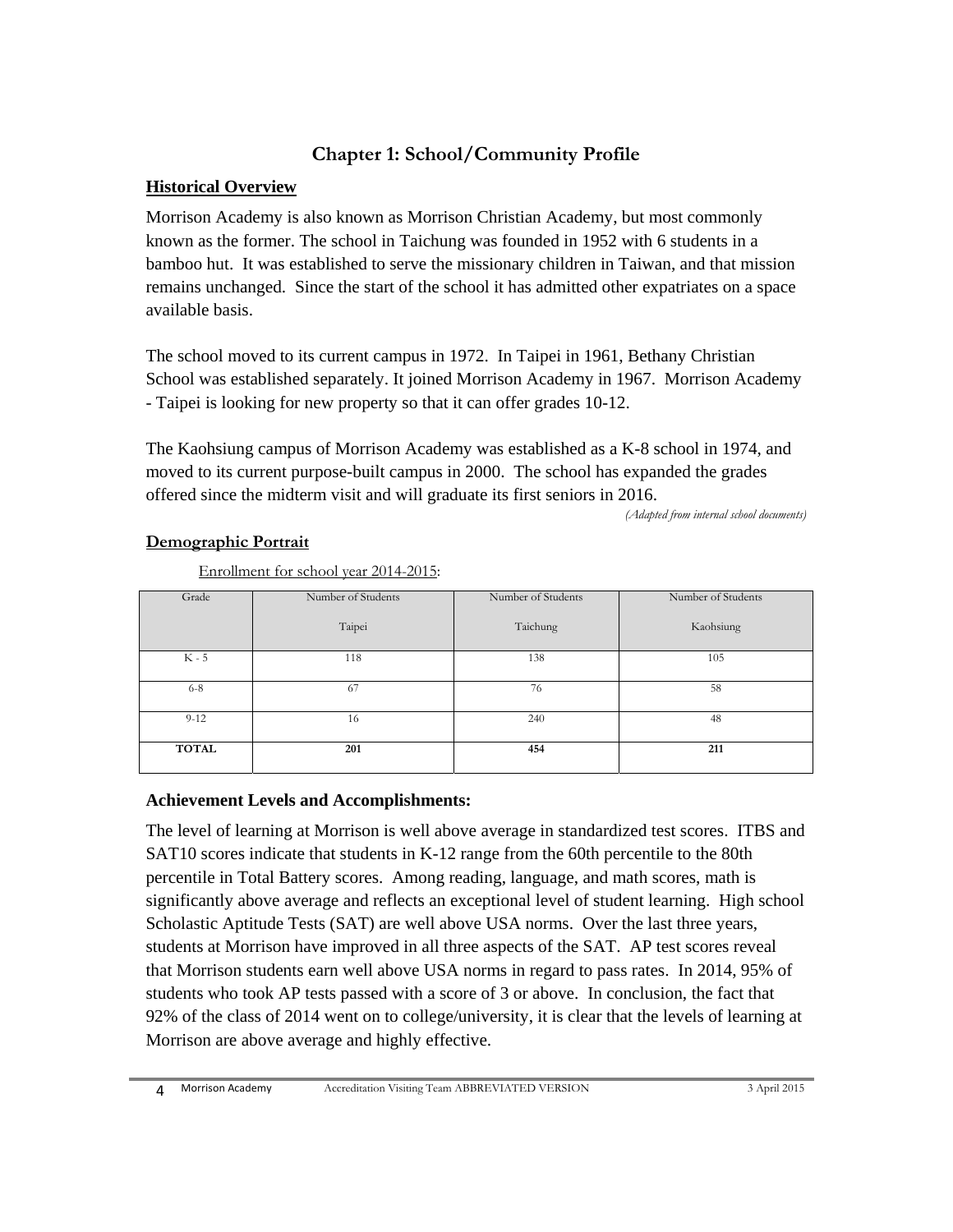#### **Chapter 2: Progress Report**

The March 2009 Visiting Team Report provided Morrison Academy five major recommendations of which one was considered to have been fully addressed by the time of the midterm visit. Each of the other major recommendations had been vigorously addressed by the School Improvement Team; however, it was the view of the midterm visiting team that these improvement areas warranted continued focus. The school has comprehensively addressed each of the remaining four SIP action plans at all three campuses of the school.

The visiting committee affirms that the school has diligently endeavored to address these recommendations and has implemented procedures and strategies that demonstrate commitment to on-going improvement. The SIP has been kept current throughout the accreditation cycle, with new improvement priorities identified and addressed based upon student learning needs and schoolwide assessments. These added goals include the development of a well-integrated strategic technology plan, the exploration of providing additional services to students with special learning needs, and the commitment to comply with the Best Practices established by the CSPN.

Students expressed high regard for the variety and validity of service learning opportunities. Teachers have expressed that the professional learning opportunities have resulted in improved instruction. The evidence that over the last three years, students at Morrison have improved in all three aspects of the SAT and excelled in SWA measures supports the assessment that the school's follow-up on the recommendations of the last Visiting Team Report has resulted in increased student learning and increased attainment of the school's schoolwide expected learner outcomes (VFOL).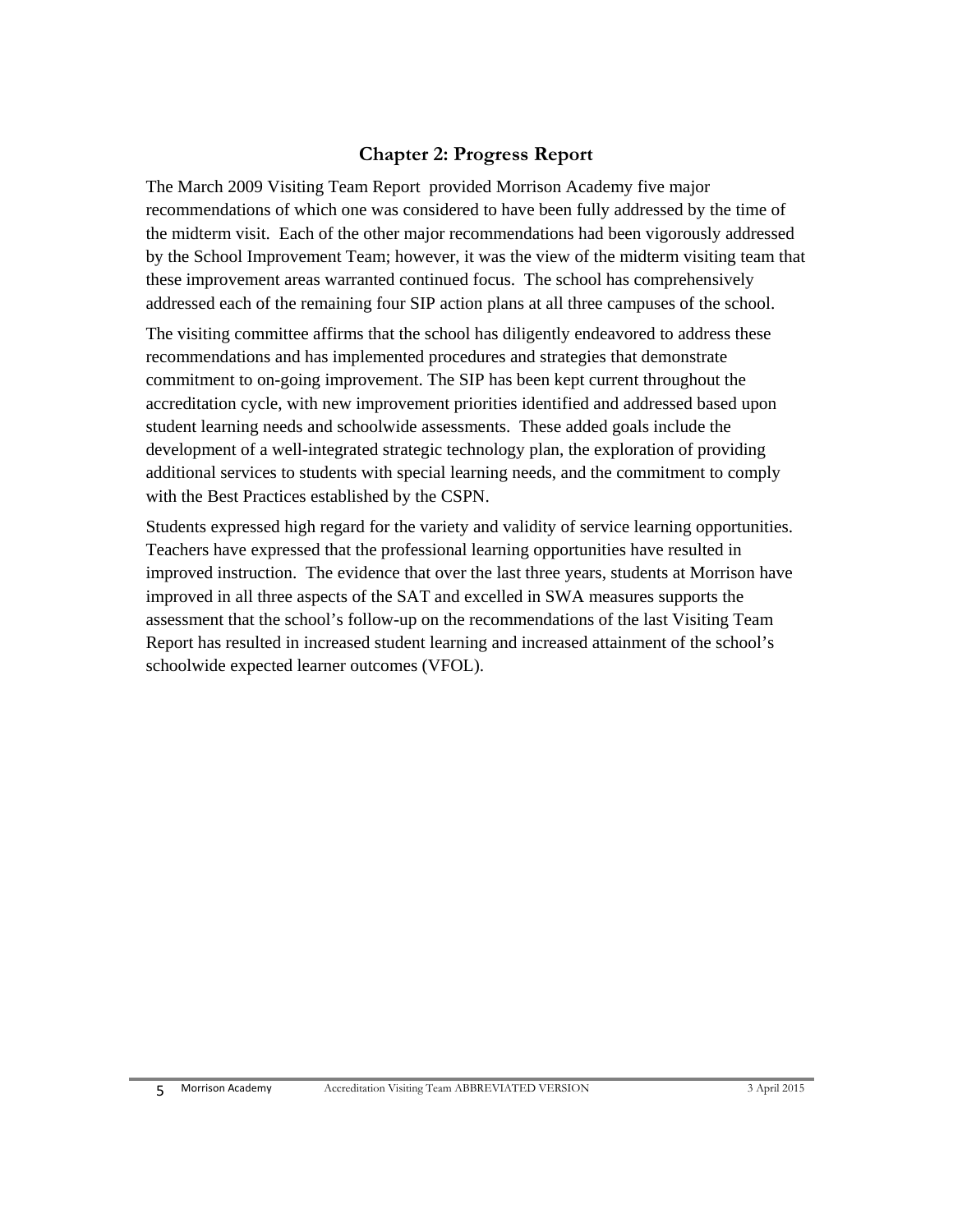#### **Chapter 3: Self Study Process**

The school's self-study process involved all stakeholder groups on all three campuses. Students, parents, trustees, professional support staff and teachers served on subcommittees to assess the extent to which Morrison is in compliance with the Standards of ACSI and the Evaluative Criteria of WASC.

The Director of Curriculum and Professional Learning worked with the School Improvement Coordinator to make sure there was a link between each indicator in the ACSI manual and key supporting documentation, primary stakeholders, and other key personnel involved in implementing or supervising the issues related to that indicator.

The school is exemplary in terms of the degree to which there is clarity on what the school desires its graduates to know, understand, and be able to do as expressed in academic standards and the school's schoolwide expected learner outcomes (VFOL). It is also exemplary in the consistent commitment to program improvement based upon their findings of student progress in attaining the school's expected learner outcomes (VFOL).

The Visiting Team believes the process used by the school was inclusive and of sufficient depth to thoroughly assess the strengths and areas of needed improvement. Stakeholders from each campus contributed their assessment of the school's compliance for each indicator and identified possible areas of improvement and areas of strength. The steering committee collected the proposed areas of needed improvement and areas of strengths, seeking the committee members' prioritization of those items. The steering committee consolidated and synthesized the input from the committee members on the three campuses and determined what would be the final list of Strengths and Areas for Continuous Improvement, rather than the sub-committee members. The Strengths and Areas for Continuous Improvement might not be of equal relevance or acceptance at all three campuses, but the steering committee did attempt to identify items that were as broadly relevant as possible.

The head of school and steering committee did not censure committee commendations and recommendations. The Visiting Team encountered some subcommittee members that felt their campus' improvement needs or strengths were 'lost', or may not have fully represented their needs or hopes for improvement.

The culminating activity of the self-study resulted in the development of a new CSIP. With the broad input of all stakeholders, the Steering Committee and the SAC identified the key areas of growth. The result was the CSIP presented in chapter 5 of the Self Study. This CSIP was approved by the Board of Trustees in January 2015.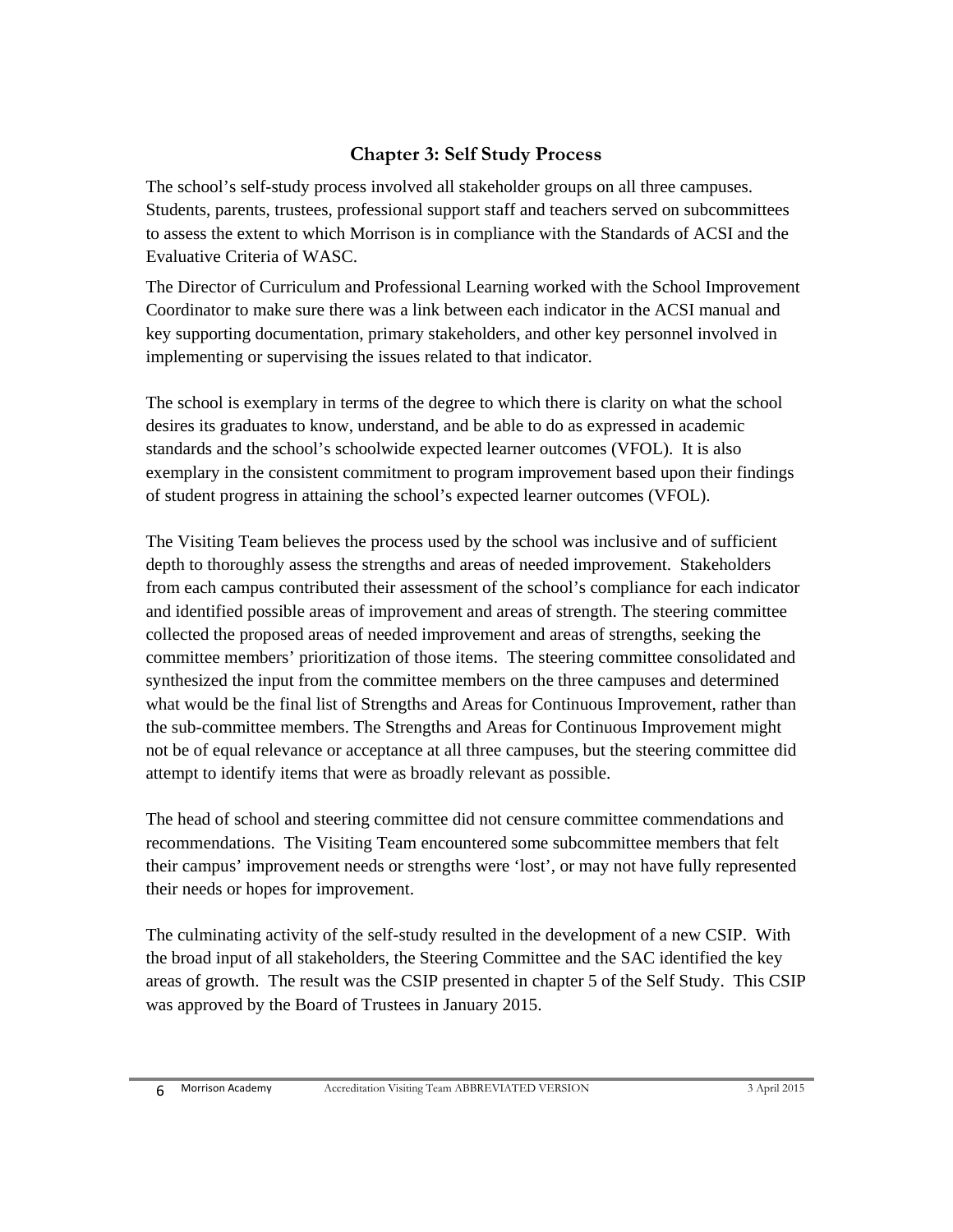The Visiting Team believes the CSIP aligns with the needs of the school and will result in increased attainment of the school's Vision for Our Learners. The school has the commitment and capacity to implement and monitor the accomplishment of its plan.

The Summary chapter of this report includes the team's recommendations to the school as it progresses from the Team Visit stage of the accreditation cycle.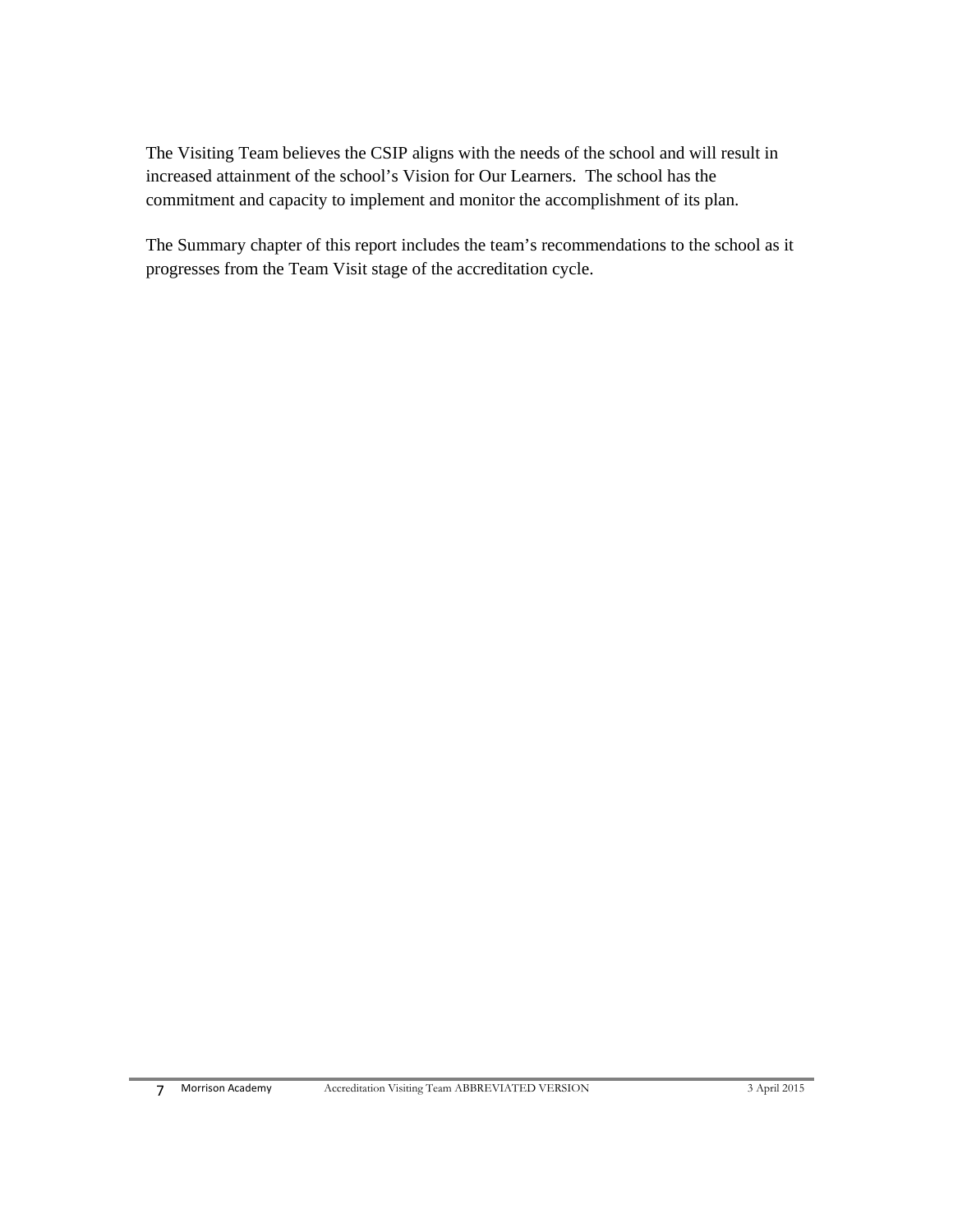#### **Chapter 4: Adherence to the Standards**

#### **STANDARD ONE—PHILOSOPHY AND FOUNDATIONS**

The Visiting Team Commends:

- **1. The Board of Trustees, Administration, Staff and Faculty for living out its philosophy, purpose and vision statements in community ministry (Interviews, observations, policies, Self -Study p. 38 & 39).**
- 2. The Administration for the communication of its philosophy, purpose and vision statements consistently and effectively using a variety of methods and media (VFOL posters, interviews with parents and administration, school website, school publications).

The Visiting Team Recommends:

1. That the Administration frequently communicate its vision and values to the broader expatriate and Taiwanese communities so as to improve understanding of the school's place in the community (Indicator 1.2, interviews, Self-Study p. 39).

**Standard Adherence:** The school is in full compliance with standard one.

#### **STANDARD TWO—SCHOOL GOVERNANCE AND EXECUTIVE LEADERSHIP**

The Visiting Team Commends:

- **1. The Board of Trustees and the SAC for providing consistent and stable governance and leadership for the school, resulting in clear direction and strategic planning that aligns with the school's distinct mission and vision (Indicator 2.3, 2.4, Self-Study p. 10, conference with SAC and the Steering Committee, admissions policy 5200-5299, ministry partnership policy 3120).**
- 2. The Board of Trustees for the effective collaboration among various mission agencies in directing school operations through policy creation and review that results in effective institutional operations (Indicator 2.3, Self-Study p. 5, meeting with Board Chair).
- **3. The Board of Trustees for its intentional focus on reflection and professional development within the board, resulting in the use of quality best practices as a school governing body (Indicator 2.3, interview with the Board).**

The Visiting Team Recommends: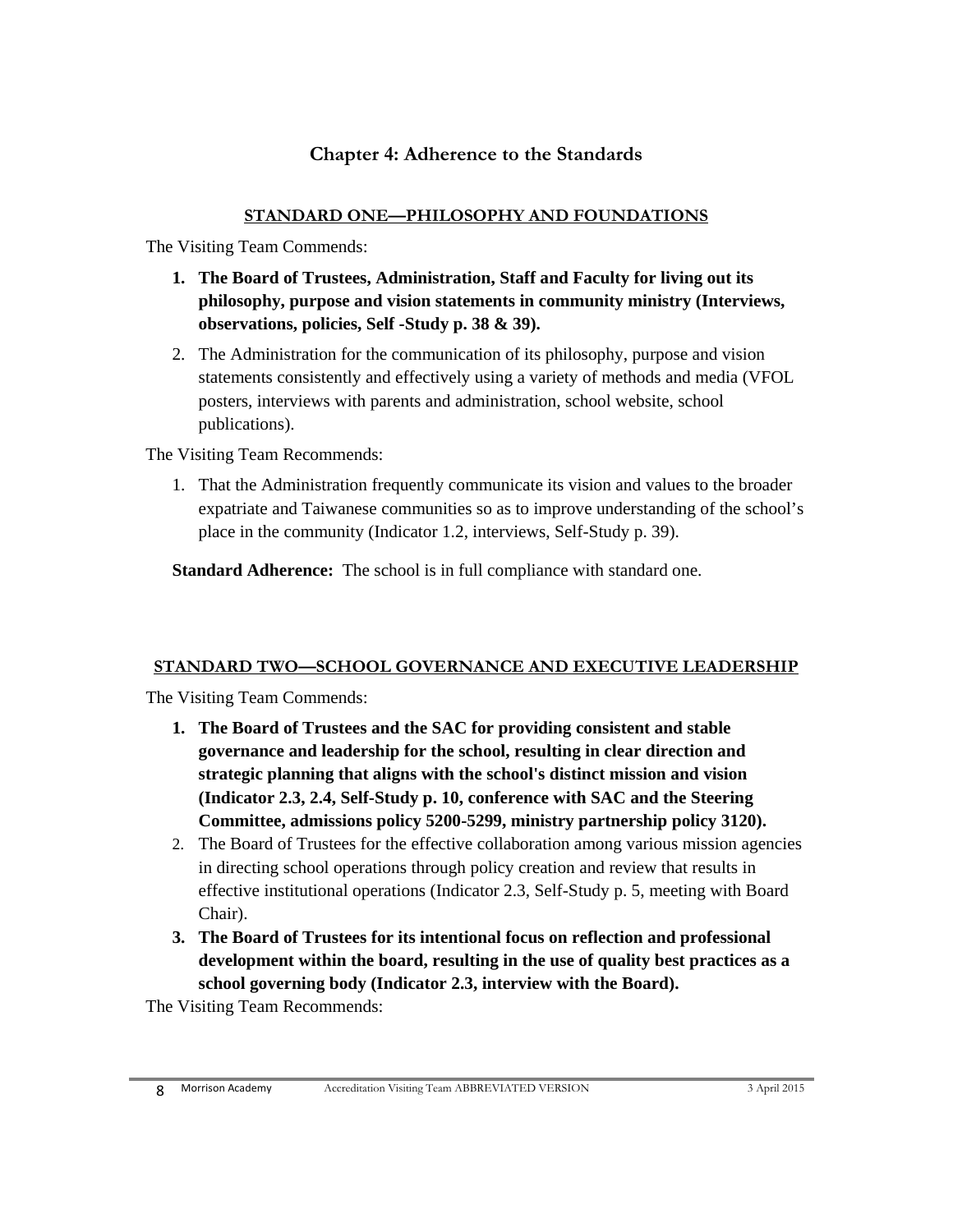- **1. That the Board of Trustees and Administration explore how to more effectively apply system-wide initiatives and expectations in a way that allows for campusspecific uniqueness to be supported and celebrated (Indicator 2.1, 2.2, 2.3, and 2.4, interviews with faculty, meetings with administration).**
- 2. That the Board of Trustees establish a formal process to mentor new Board members, resulting in both personal and professional growth (Indicator 2.2, 2.3, and 2.4, Self-Study p. 43, interview with SAC).
- 3. That the System Administrative Council further develop the Parent Advisory Council on all campuses to increase ownership and engagement with parents, resulting in greater school input and involvement (Indicator 2.10, interview with administration).

**Standard Adherence:** The school is in full compliance with standard two.

#### **STANDARD THREE – HOME AND COMMUNITY RELATIONS AND STUDENT SERVICES**

The Visiting Team Commends**:**

- 1. The guidance personnel and administration for incorporating guidance classes on a weekly basis at all grade levels K-8 (Indicator 3.7, Self-Study p. 48 and 49).
- **2. The Administration for its concerted efforts to transparently articulate the school's vision and operations to all stakeholders through its multiple communication systems (Indicators 3.4 and 3.5, Self-Study p. 47 and 49).**

The Visiting Team Recommends:

- 1. That the Administration and the PR/Development office explore how to engage parents at a higher level for the purpose of developing a donor culture and volunteerism (Indicators 3.4, 3.5, and 3.10, Self-Study p. 49, interviews).
- 2. That the Administration and Board of Trustees evaluate efforts to communicate the reasons for the development of high school programs in Taipei and Kaohsiung to clarify and support the mission of the school (Indicator 3.5, interviews).

**Standard Adherence:** The school is in full compliance with standard three.

## **STANDARD FOUR—PERSONNEL**

The Visiting Team Commends**:**

1. The Administration for hiring committed staff who believe in and support the mission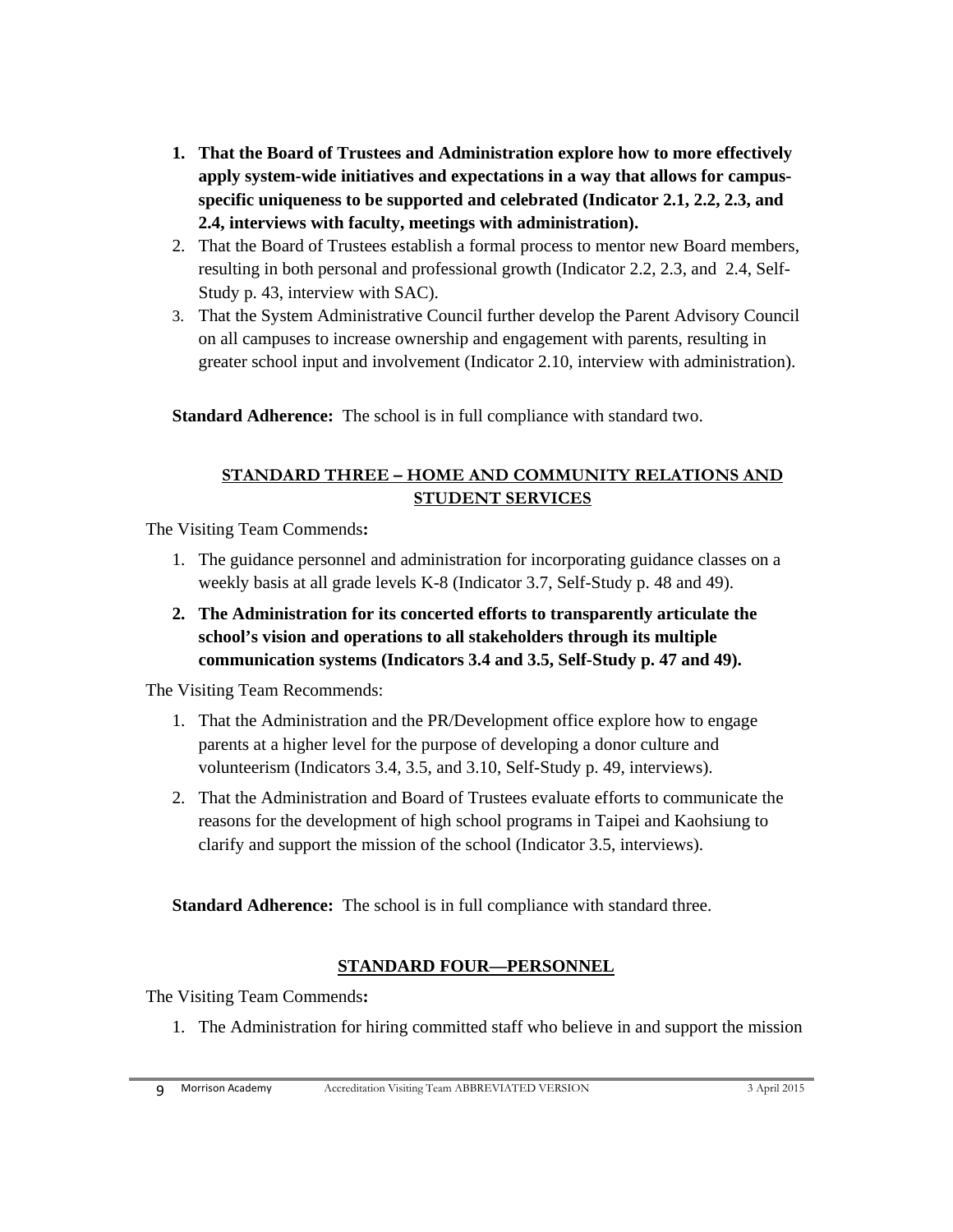of the school to integrate biblical values into their work and to be positive Christian role models to their students (Indicator 4.1 and 4.3, Self-Study p. 52 and 53, interviews with students, parents, faculty and administration).

- **2. The faculty for its consistent involvement in a variety of ministries outside of regular school activities that complement and enhance the vision of the school (Self-Study p. 52, interviews with students, faculty and administration).**
- **3. The SAC and the faculty for their commitment to a comprehensive differentiated professional development program aimed at improving student learning (Indicator 4.8, PL Calendar, PL Focus, PL Days, Procedures 150-156).**
- 4. The Administration is commended for supporting an excellent orientation program that helps new staff to adjust to living cross-culturally and prepares them to succeed in the school environment (Self-Study p. 52, Procedures 530, interviews with faculty).

The Visiting Team Recommends**:** 

1. That the SAC review the staffing needs of the developing high schools in order to provide for successful programs (Indicator 4.11, interviews, and observations).

**Standard Adherence:** At this time, the school is in partial compliance with the standard in regard to administrator certification (Indicator 4.5). From July 2015, all school administrators will be in full compliance with Standard 4.

#### **STANDARD FIVE—INSTRUCTIONAL PROGRAM**

The Visiting Team Commends:

- 1. The Administration and Faculty for the development of comprehensive procedures for curriculum review, assessment, and data collection in order to make sound education decisions regarding students, teachers, and allocation of resources (Indicators 5.1, 5.2, 5.3, 5.7, 5.9, and 5.10/ Curriculum Guides, Procedure 010 – School-Wide Appraisal System, Procedure 110 – Curriculum Review Process, Procedure 120 – Assessments, Procedure 125 – Data Storage and Analysis).
- 2. **The Administration and Faculty for their initial development and implementation of curriculum guides and system unit plans based on the Understanding by Design format and state/national standards that inform the instructional program at each grade level (Indicator 5.1 and 5.2, Curriculum Guides, Morrison Academy – Rubicon Atlas).**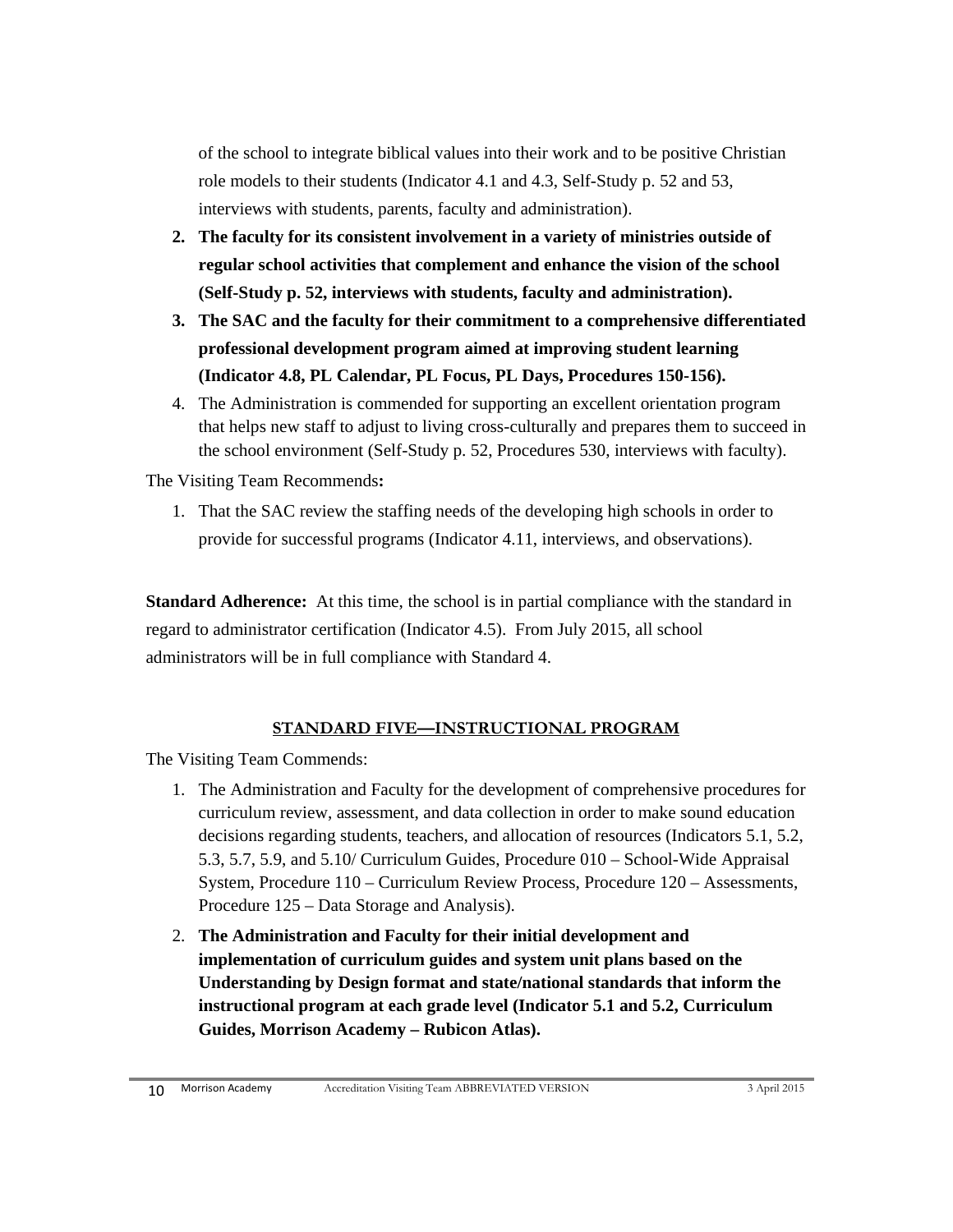- 3. The Administration and Faculty for the development and use of a variety of assessments including common reading and writing assessments in order to make educationally sounds decisions regarding student learning (Indicator 5.7, Indicator 5.8, 2013-2014 Reading Common Assessments, 2013-2014 Writing Common Assessments, Procedure 010- School-Wide Appraisal System, Procedure 125- Data Storage and Analysis).
- 4. **The Faculty and Administration for promoting the use of high-yield instructional strategies, particularly in the areas of biblical integration and technology integration, to support teacher training and student learning (Indicator 5.4, 5.5, Morrison System Units-Rubicon Atlas, PL- Calendar, PL-Days, PL-Focus, Teacher Lesson Plans)**

The Visiting Team Recommends:

- **1. That the Administration and Faculty continue to strengthen a standards-based approach to learning that includes assessment, recording and reporting practices that inform and support student learning (Indicator 5.2 and 5.5, Self-Study p. 57 and 83, Rubicon Atlas Standards Analysis).**
- **2. That the Administration and Faculty create a climate of innovation that embeds service, experiential learning, and technology integration into the curriculum, resulting in enhanced learning experiences that address the personalized learning interests and aptitudes of the whole child (Indicator 5.5, Self-Study p. 58 and 82, interviews).**
- **3. That the Administration expand training for teachers on all three campuses in how to more effectively analyze site-based learning data, resulting in the use of conclusions to inform learning goals and drive school improvement efforts (Indicator 5.7, 5.8, and 5.9, Self-Study p. 57-58, 77 interview with administration and faculty)**

**Adherence to the Standard:** The school is in full compliance with standard five.

#### **STANDARD SIX—LIBRARY, MEDIA AND TECHNOLOGY SERVICES**

The Visiting Team Commends:

1. The Administration and library media specialists for their implementation and participation in ongoing professional growth for the library media personnel in order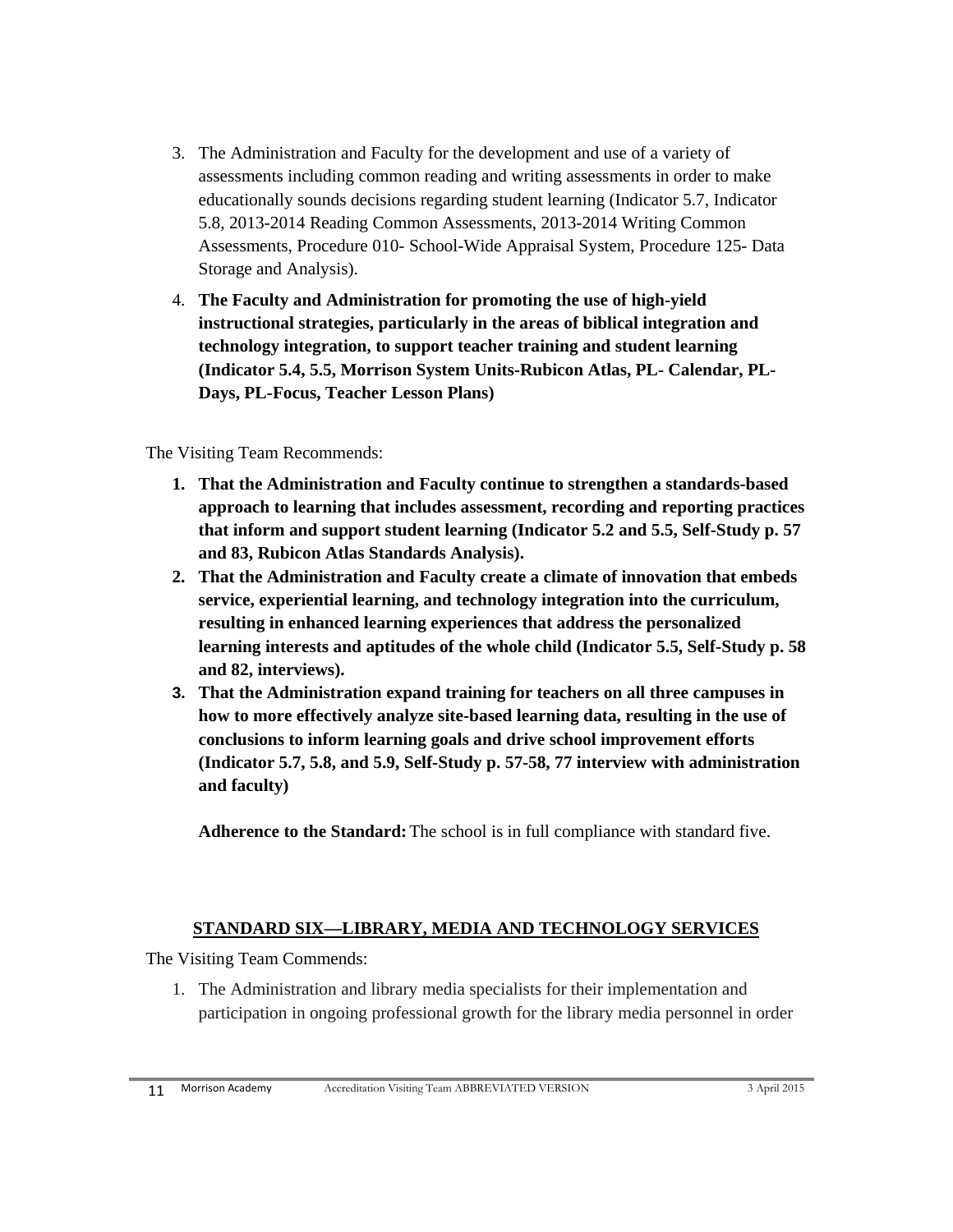to provide effective service in the area of library and media sciences (Indicator 6.4 and 6.5, School Report p. 61-63, Interview with Library personnel).

- **2. The Administration and library media specialists for providing a strong, varied library collection and support, allowing both the faculty and students to have the resources needed for a successful academic program (Indicator 6.1and 6.7, Procedure 205 Library Media, Policy 5366 Library Media Centers, Observation, Interviews).**
- **3. The SAC for the transition to Education Technology Coordinators (ETCs) in order to better assist the faculty in teaching and training best practices using the tools of technology in the classroom (Indicator 6.4, 6.5, and 6.7, Self-Study p. 62, interview with SAC members and faculty, Procedure 135 Technology Integration, Procedure 887 Education Technology Coordinator).**

The Visiting Team Recommends:

- 1. That the Administration and library media specialists increase access to e-books and audio books so as to better support the learning objectives of the instructional program and various program divisions (Indicator 6.1 and 6.7, Self-study p. 63, Procedure 205 Library Media, Policy 5366 Library Media Centers, interview with Library personnel)*.*
- 2. That the Administration and Staff further develop and implement Morrison's Technology Strategic Plan in order to equip students to use technology responsibly and productively (Indicator 6.8, Self-Study p. 58, interview with personnel).

**Standard Adherence:** The school is in full compliance with standard six.

#### **STANDARD SEVEN—CRISIS PLANNING, SAFETY, HEALTH AND FOOD / NUTRITION SERVICES**

The Visiting Team Commends:

- 1. The SAC for establishing and implementing appropriate emergency policies and procedures to respond to potential threats (observations, Self-Study p. 64 - 67, and numerous policies).
- 2. The Board of Trustees, SAC and staff for joining CSPN and updating policies to meet best practice standards (Self-study p. 66-67, policies # 1651, # 5705, interviews).

The Visiting Team Recommends:

1. That the Board and Administration continue to develop safety and supervision procedures on each campus and on buses, specifically after instructional hours, in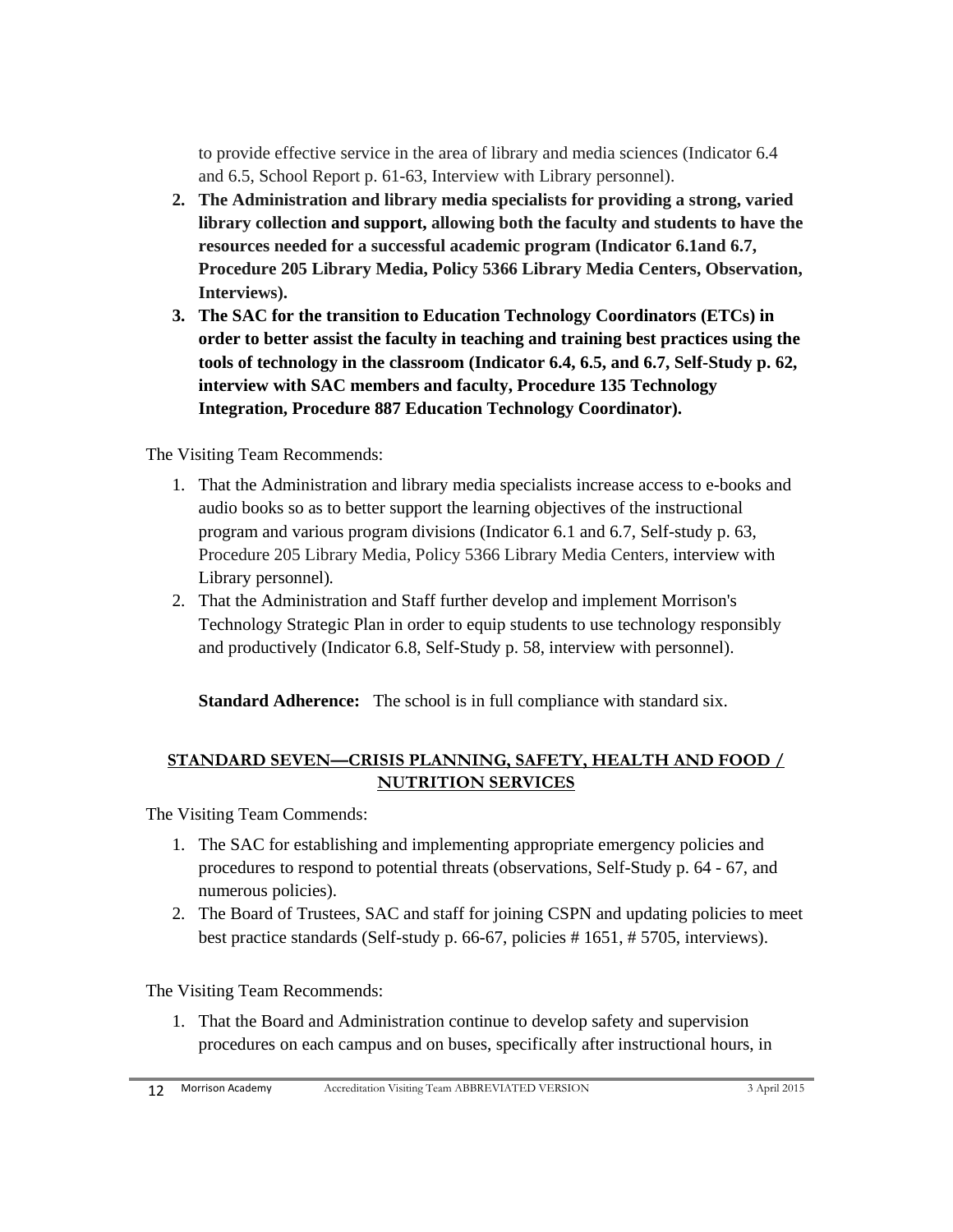order to ensure continuous student safety (Indicator 7.5, observations, interviews with support staff).

2. That the Administration ensure that school personnel are trained in campus specific safety protocols such as, but not limited, to CPR, first aide, and security (Indicator 7.1 and 7.5, Self- Study p. 67, interviews, and observations).

**Standard Adherence:** The school is in full compliance with standard seven.

#### **STANDARD EIGHT – FACILITIES, ENVIRONMENT, AND TRANSPORTATION**

The Visiting Team Commends:

- 1. The general managers of each campus for developing a well-established network with local police, community, contract services, and professionals that enable them to maintain a safe and clean school environment (Self-Study p. 70-71).
- **2. The Board of Trustees and SAC for long-term and ongoing site planning that has enabled Morrison Academy to build fully functional and program specific school facilities that enhance the learning opportunities for students (Indicator 8.5, Self-Study p. 70-71).**
- 3. The general managers and their staff of each campus for the ongoing maintenance of existing facilities that has allowed Morrison to extend the use of current buildings through each phase of the site plan building projects (Indicator 8.2, Self-Study p. 70- 71, observation).

The Visiting Team Recommends:

- 1. That the Director of Finance, working with the Administration of each campus, develop ways to promote energy-saving programs to develop a culture of healthy financial and environmental stewardship practices (Indicator 8.2, 8.3, and 8.5, Self-Study p.71, interviews).
- 2. That the Board of Trustees and the Superintendent evaluate the facility needs of the MAK high school to meet the requirements of a complete academic program (Indicator 8.3, observations).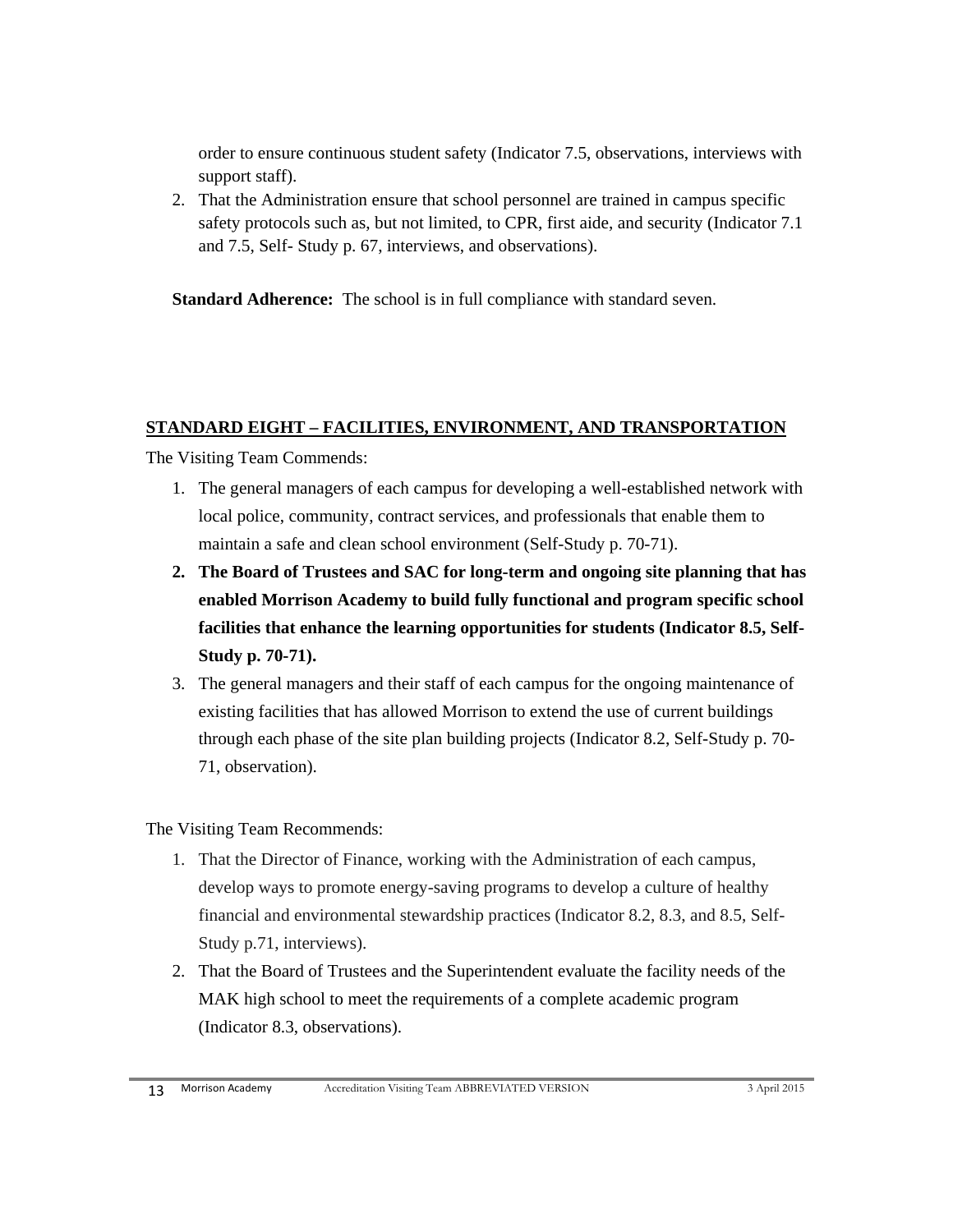**Standard Adherence:** The school is in full compliance with standard eight.

#### **STANDARD NINE – CHARACTER, VALUES, AND SPIRITUAL DEVELOPMENT OF STUDENTS**

The Visiting Team Commends:

- 1. The SAC, Faculty, and Staff for their commitment to Christ, evident in their daily lives that exemplify the schoolwide goals of spiritual growth and character development (Indicators 9.5, 9.6, and 9.7, interviews, sub-committee meetings).
- 2. The SAC and Faculty for providing opportunities for students to put their faith into action, including mission trips, after-school outreach activities, and service projects, all resulting in the achievement of spiritual outcome goals (Indicator 9.7, Self-Study p. 74, teacher and student interviews).
- 3. The Faculty and Administration for their personal and deeply felt commitment to the students, caring about both their academic and spiritual growth, resulting in a positive learning and living environment on all three campuses (observations, interviews with teachers, students, and parents, Self-Study p. 53).

The Visiting Team Recommends:

- **1. That the Administration and Faculty of each campus explore how to enhance the connections between students and godly mentors, resulting in a more significant spiritual impact on all students (Indicator 9.3, 9.6, and 9.7, Self-Study p. 75, subcommittee meetings, interviews, SAC meetings).**
- 2. That the Administration and Faculty gather evidence that reflects the progress of students toward reaching the spiritual goals of the school in order to analyze Morrison's spiritual effectiveness (Indicator 9.3, Self-Study p. 75, subcommittee meetings, interviews with students).

**Standard Adherence:** The school is in compliance with standard nine.

#### **STANDARD TEN—CONTINUOUS SCHOOL IMPROVEMENT**

The Visiting Team Commends:

1. The SAC, the Director of Curriculum, and School Improvement Coordinator for broad and ongoing stakeholder engagement in the self-study process to identify and prioritize goals deemed to be most important and necessary for the benefit of all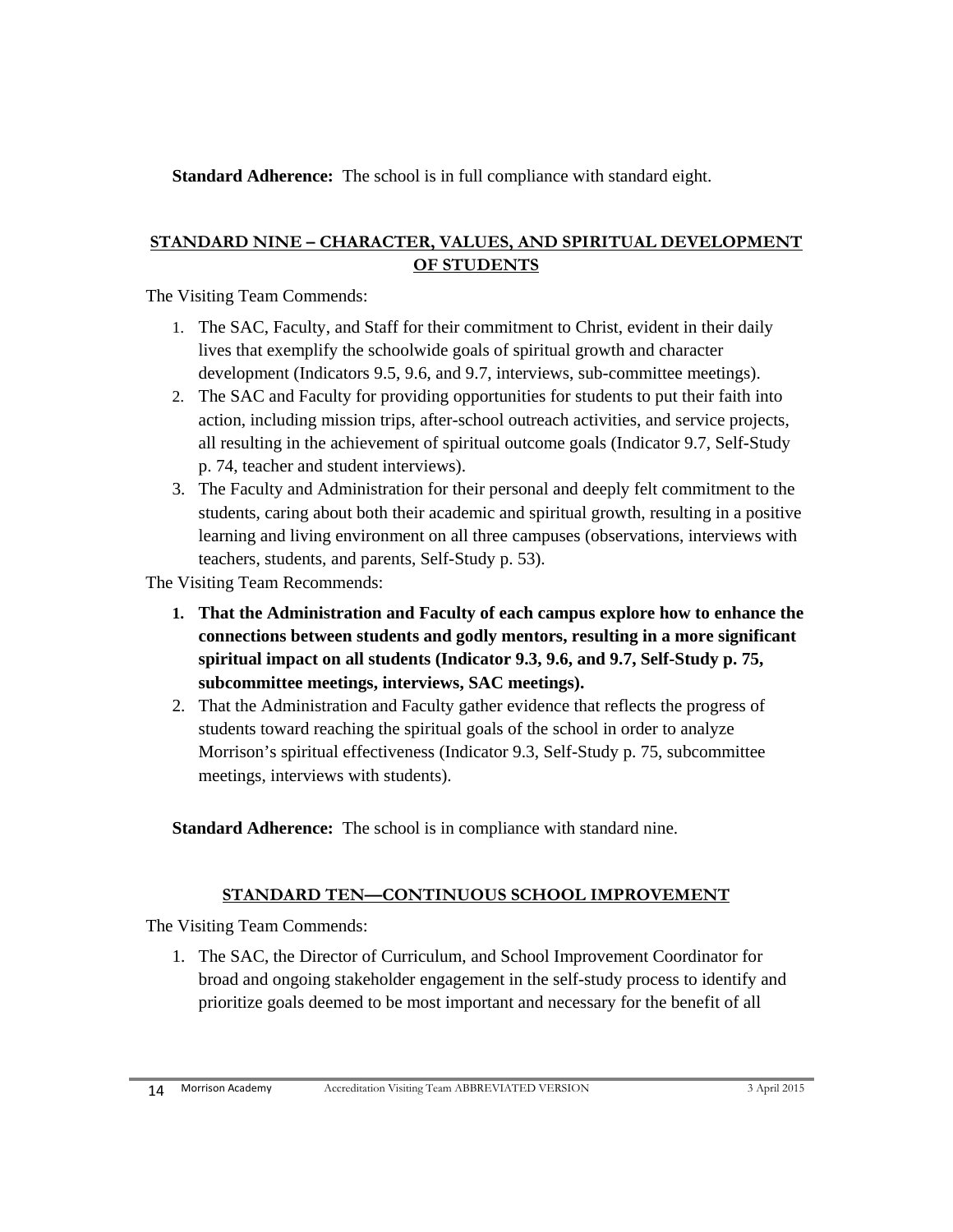stakeholders. (Indicator 10.1 and 10.5, Self-Study, p. 36 and 81, Employee Interviews, SAC Meeting Notes).

- 2. The Board of Trustees, SAC, Faculty and Staff for their use of a variety of school and learning data to evaluate the school program and identify areas for improvement (Indicator 10.2, Self-Study, p. 36 and 51, procedure interviews, data evidence [School Wide Appraisal]).
- 3. The SAC and the Steering Committee for identifying CSIP goals that have strong connection between the findings of their self-study and student learning (Indicator 10.3, Self-Study p. 62, 75, 79, 81-83, Interviews).

The Visiting Team Recommends:

1. That the SAC further develop clear and specific success criteria for each of the identified CSIP goals (Indicator 10.2 and 10.4, Self-Study p. 77, 81-83).

**Standard Adherence:** The school is in full compliance with standard ten.

# **Chapter 5: Team Summary and Next Steps**

Morrison Academy has identified the following three areas of continuous school improvement:

- 1. Develop an advisory program that connects secondary students with a godly adult and/or small group.
- 2. Create communities of innovation that provide opportunities for students to explore their passions and gifting.
- 3. Develop a concise, standards-based recording and reporting system to inform student learning for mastery.

Each of these improvement areas is connected to an anticipated student benefit and is directly tied to the school's Vision for Our Learners.

As the school moves into the next stage of the accreditation cycle, the Visiting Team encourages the school to celebrate each of the areas of strength the school subcommittees identified. Additionally, the Visiting Team identified the following items as exceptionally commendable and are considered Major Commendations:

#### **Major Strengths:**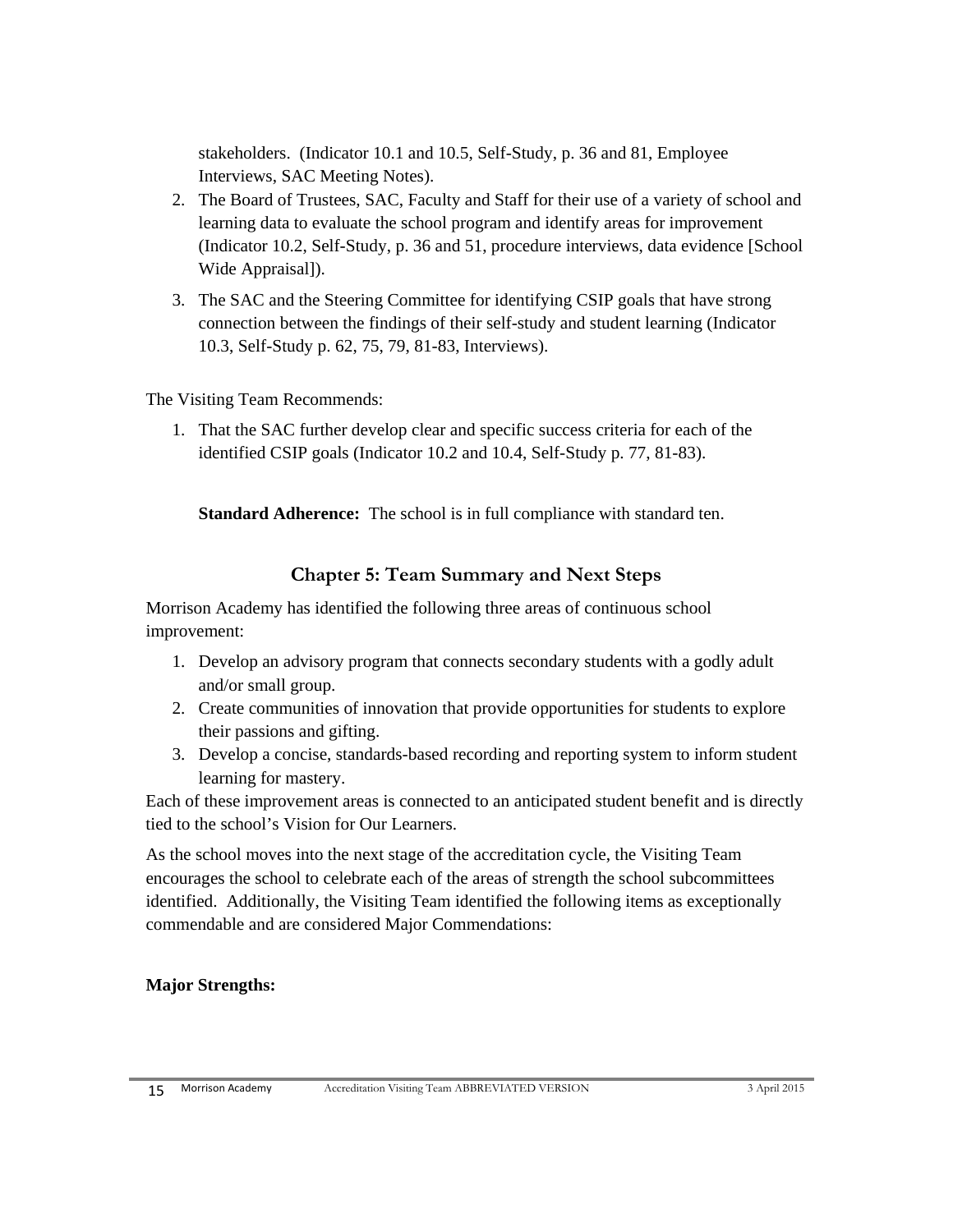- 1. **The Board of Trustees, Administration, Staff and Faculty for living out its philosophy, purpose and vision statements in community ministry (Interviews, observations, policies, Self -Study p. 38 & 39).**
- **2. The Board of Trustees and the SAC for providing consistent and stable governance and leadership for the school, resulting in clear direction and strategic planning that aligns with the school's distinct mission and vision (Indicator 2.3, 2.4, Self-Study p. 10, conference with SAC and the Steering Committee, admissions policy 5200-5299, ministry partnership policy 3120).**
- **3. The Board of Trustees for its intentional focus on reflection and professional development within the board, resulting in the use of quality best practices as a school governing body (Indicator 2.3, interview with the Board).**
- **4. The Administration for its concerted efforts to transparently articulate the school's vision and operations to all stakeholders through its multiple communication systems (Indicators 3.4 and 3.5, Self Study p. 47 and 49).**
- **5. The faculty for its consistent involvement in a variety of ministries outside of regular school activities that complement and enhance the vision of the school (Self-Study p. 52, interviews with students, faculty and administration).**
- **6. The SAC and the Faculty for their commitment to a comprehensive differentiated professional development program aimed at improving student learning (Indicator 4.8, PL Calendar, PL Focus, PL Days, Procedures 150-156).**
- **7. The Administration and Faculty for their initial development and implementation of curriculum guides and system unit plans based on the Understanding by Design format and state/national standards that inform the instructional program at each grade level (Indicator 5.1 and 5.2, Curriculum Guides, Morrison Academy – Rubicon Atlas).**
- **8. The Faculty and Administration for promoting the use of high-yield instructional strategies, particularly in the areas of biblical integration and technology integration, to support teacher training and student learning (Indicator 5.4, 5.5, Morrison System Units-Rubicon Atlas, PL- Calendar, PL-Days, PL-Focus, Teacher Lesson Plans)**
- **9. The Administration and library media specialists for providing a strong, varied library collection and support, allowing both the faculty and students to have the resources needed for a successful academic program (Indicator 6.1and 6.7, Procedure 205 Library Media, Policy 5366 Library Media Centers, Observation, Interviews).**
- **10. The SAC for the transition to Educational Technology Coordinators (ETCs) in order to better assist the faculty in teaching and training best practices using the**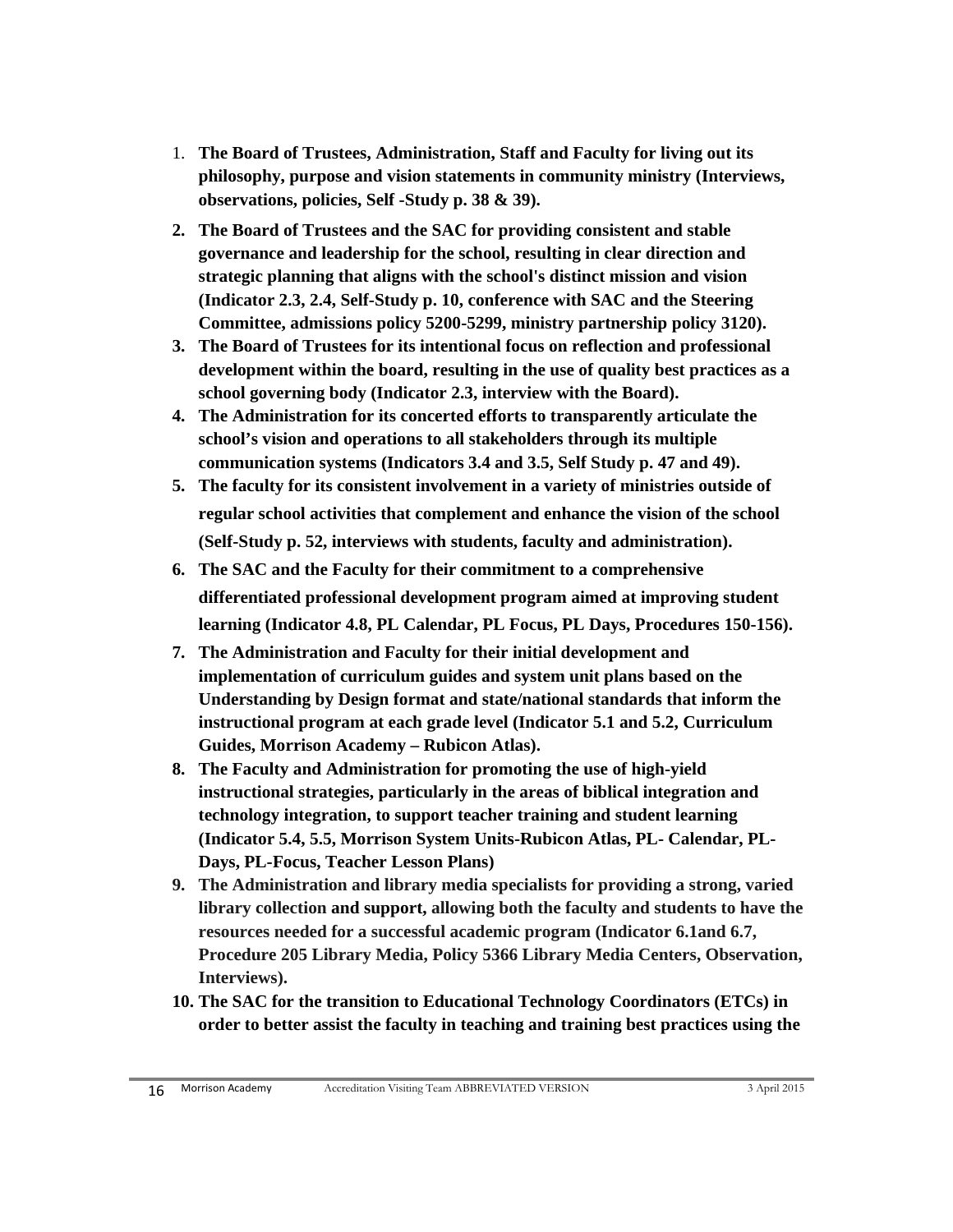**tools of technology in the classroom (Indicator 6.4, 6.5, and 6.7, Self-Study p. 62, interview with SAC members and faculty, Procedure 135 Technology Integration, Procedure 887 Education Technology Coordinator).** 

**11. The Board of Trustees and SAC for long-term and ongoing site planning that has enabled Morrison Academy to build fully functional and program specific school facilities that enhance the learning opportunities for students (Indicator 8.5, Self-Study p. 70-71).** 

The Visiting Team agreed with the three major goals identified by Morrison Academy in its Self-Study. The Visiting Team offered more explicit language to better express the Team's understanding of what each CSIP goal means and what outcomes are expected. For the school's #3 CSIP goal, the Visiting Team identified two major recommendations that relate. Below are the Visiting Team's expression of the three major recommendations left to Morrison Academy for them to address over the next six years, along with the addition of a fourth recommendation.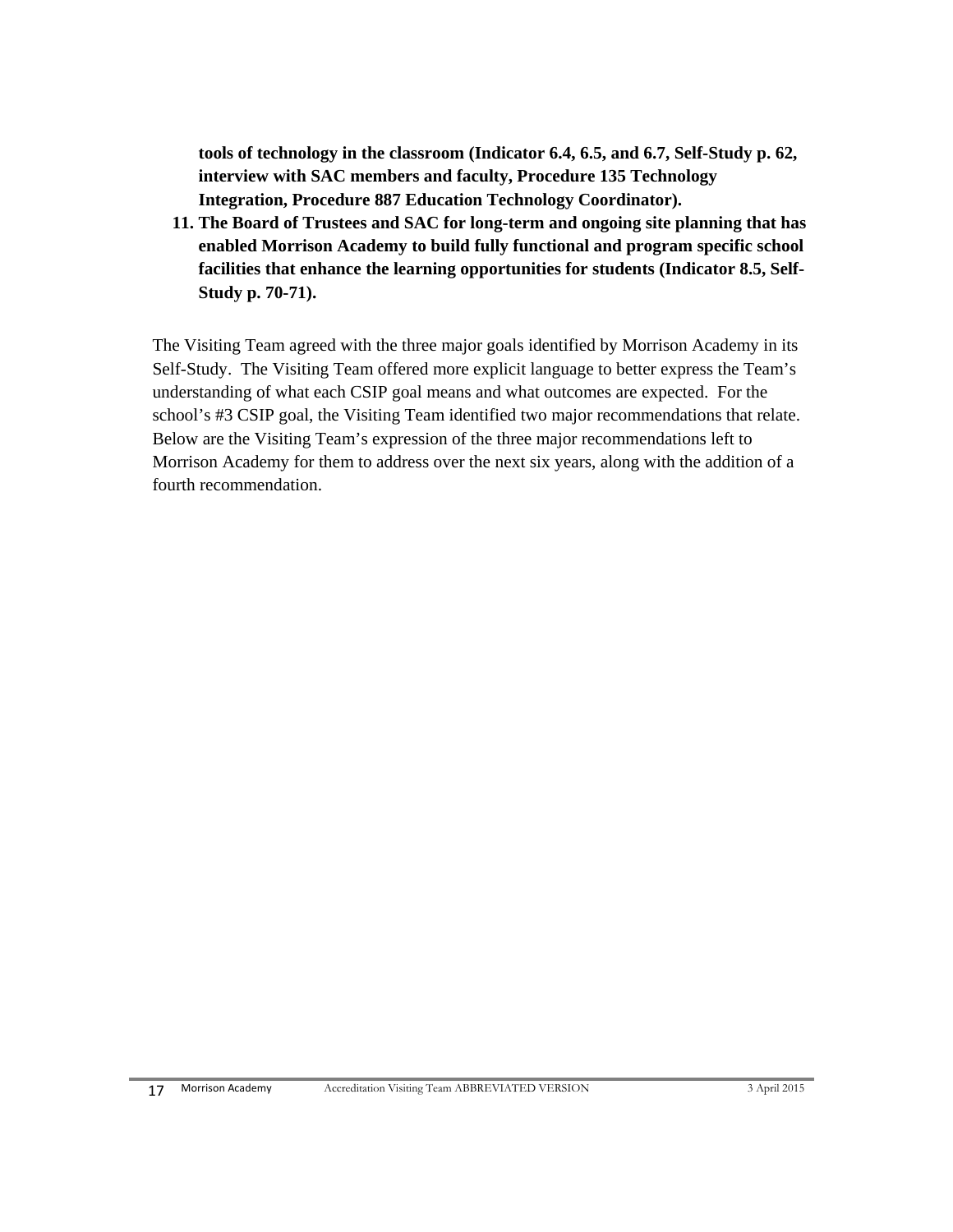**Major Areas for Continued Improvement:**

- **1. That the Administration and Faculty of each campus explore how to enhance the connections between students and godly mentors, resulting in a more significant whole person impact on students. (Indicator 9.3, 9.6, and 9.7, Self-Study p. 75, subcommittee meetings, interviews, SAC meetings). Note: This recommendation aligns with CSIP Goal 1.**
- **2. That the Administration and Faculty create a climate of innovation that embeds service, experiential learning, and technology integration into the curriculum, resulting in enhanced learning experiences that address the personalized learning interests and aptitudes of the whole child (Indicator 5.5, Self-Study p. 58 and 82, interviews). Note: This recommendation aligns with CSIP Goal 2.**

**3. That the Administration and Faculty continue to strengthen a standards-based approach to learning that includes assessment, recording and reporting practices that inform and support student learning (Indicator 5.2 and 5.5, Self-Study p. 57** 

**Note: This recommendation aligns with CSIP Goal 3.**

**and 83, Rubicon Atlas Standards Analysis).** 

**4. That the Administration expand training for teachers on all three campuses in how to more effectively analyze site-based learning data, resulting in the use of conclusions to inform learning goals and drive school improvement efforts (Indicator 5.7, 5.8, and 5.9, Self-Study p. 57-58, 77 interview with administration and faculty).** 

**Note: This recommendation aligns with CSIP Goal 3.**

#### **Next Steps:**

The school has much to celebrate. Parents can be assured of a quality education from Morrison Academy. The Visiting Team does not make a final decision on the accreditation of the school. Rather, the committee provides a recommendation to the International Accreditation Commission of ACSI and to the Accrediting Commission for Schools, WASC.

The next steps for the school to follow are:

1. Within 90 days, develop a revised Continuous School Improvement Plan which incorporates the Major Areas for Continuous Improvement identified by the Visiting Team.